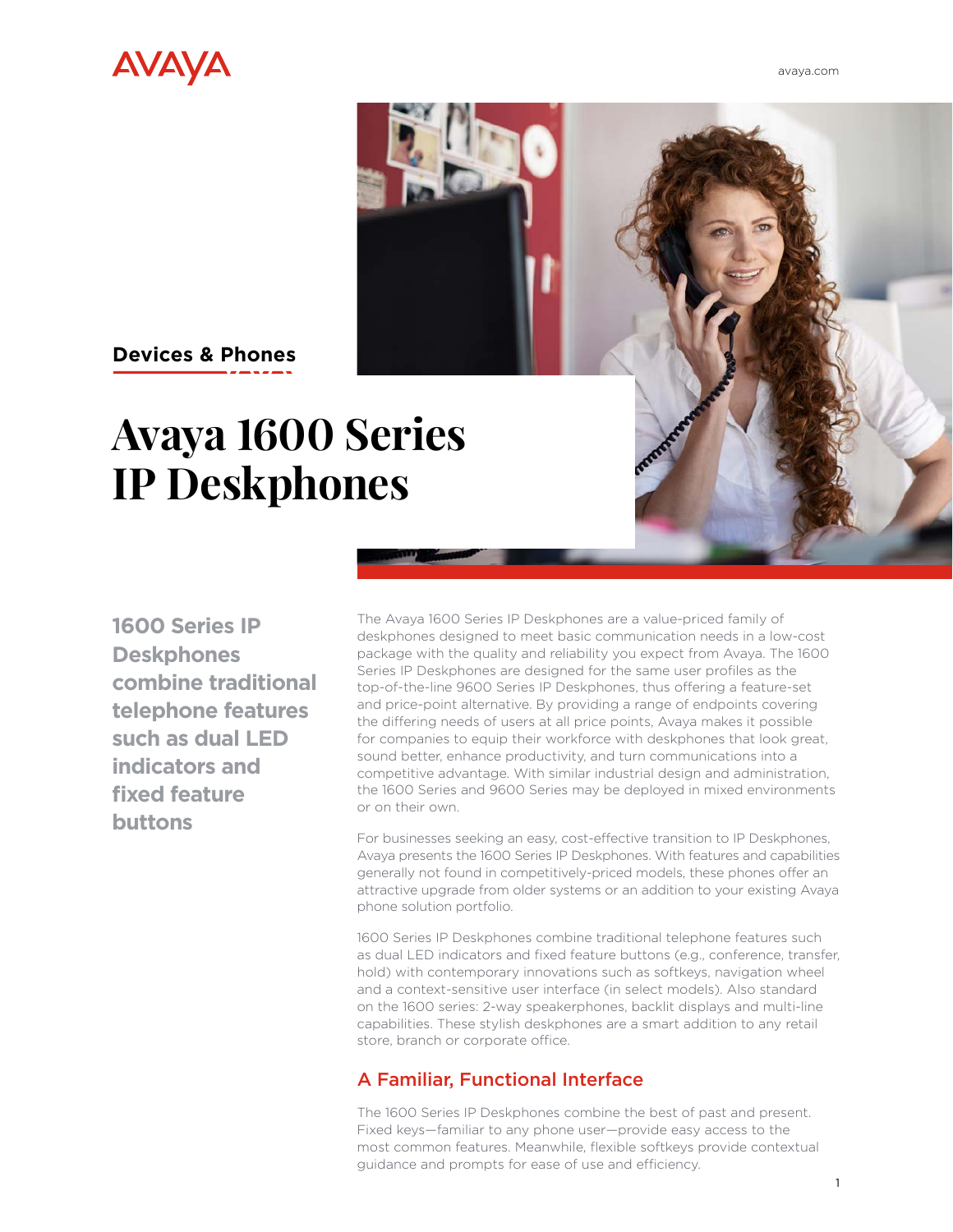- IP Deskphones for the value-oriented customer.
- Straightforward, familiar access to the most common telephony features.
- Cost effective, competitive price point.
- The quality and reliability you expect from Avaya.

### Clear Sound, Clean Looks

The 1600 Series IP Deskphones offer clear, clean audio that will more than satisfy the most discerning users. All models come with an integrated 2-way speakerphone. The phone's streamlined industrial design reflects its function as a true business-class communications device.

### Built-in Investment Protection

The 1600 Series IP Deskphones have been engineered to adapt to your company's growing needs. The external Gigabit Ethernet adaptor allows you to attach a PC that can function with a high-speed connection to applications on your network, while the 32-button expansion module for the 1616-I can be custom-programmed to fulfill a wide range of specific user needs.

# Top Value for Your Communications Dollar

You expect top quality and reliability from Avaya and the 1600 Series IP Deskphones deliver by giving you a solidly built phone that can outlast competitors' low-cost phones—stretching your investment and lowering total cost of ownership. It's a cost-effective solution that delivers significant competitive advantages at its price point.

### Protect Your Investments with SIP

SIP support on the 1603SW-I IP Deskphone extends your investments even further with enhanced manageability, serviceability, and integration with Avaya Aura™ Session Manager 6.0, Avaya Aura™ Communication Manager 6.0 and Avaya Midsize Business Template 5.2.1.

For Walkup users and Everyday users: the 1603-I and 1603SW-I IP Deskphones. The Avaya 1603-I and 1603SW-I IP Deskphones are designed for the Walkup user and the Everyday user. They're ideal for locations such as common areas in offices, stockrooms, lobbies, or drop-in desks. Visitors—including customers—are examples of Walkup users who need a phone with a simple, familiar interface. It's also perfect for the Everyday phone users for whom a phone is not the one critical piece of their communication needs. For Avaya IP Softphone users on Communication Manager and Phone Manager application users on IP Office, this is the perfect desktop companion.

## 1603-I and 1603SW-I highlights

- Supports 3 administrable feature buttons.
- Each button includes dual LED's (red, green) providing explicit status for the user.
- Includes fixed feature keys for common telephone tasks including conference, transfer, drop, hold, mute.
- 2-way speakerphone.
- 2 lines by 16 character display, backlit for easier viewing in all lighting conditions.
- Secondary Ethernet 10 / 100 port for a collocated laptop or PC available on the 1603SW-I.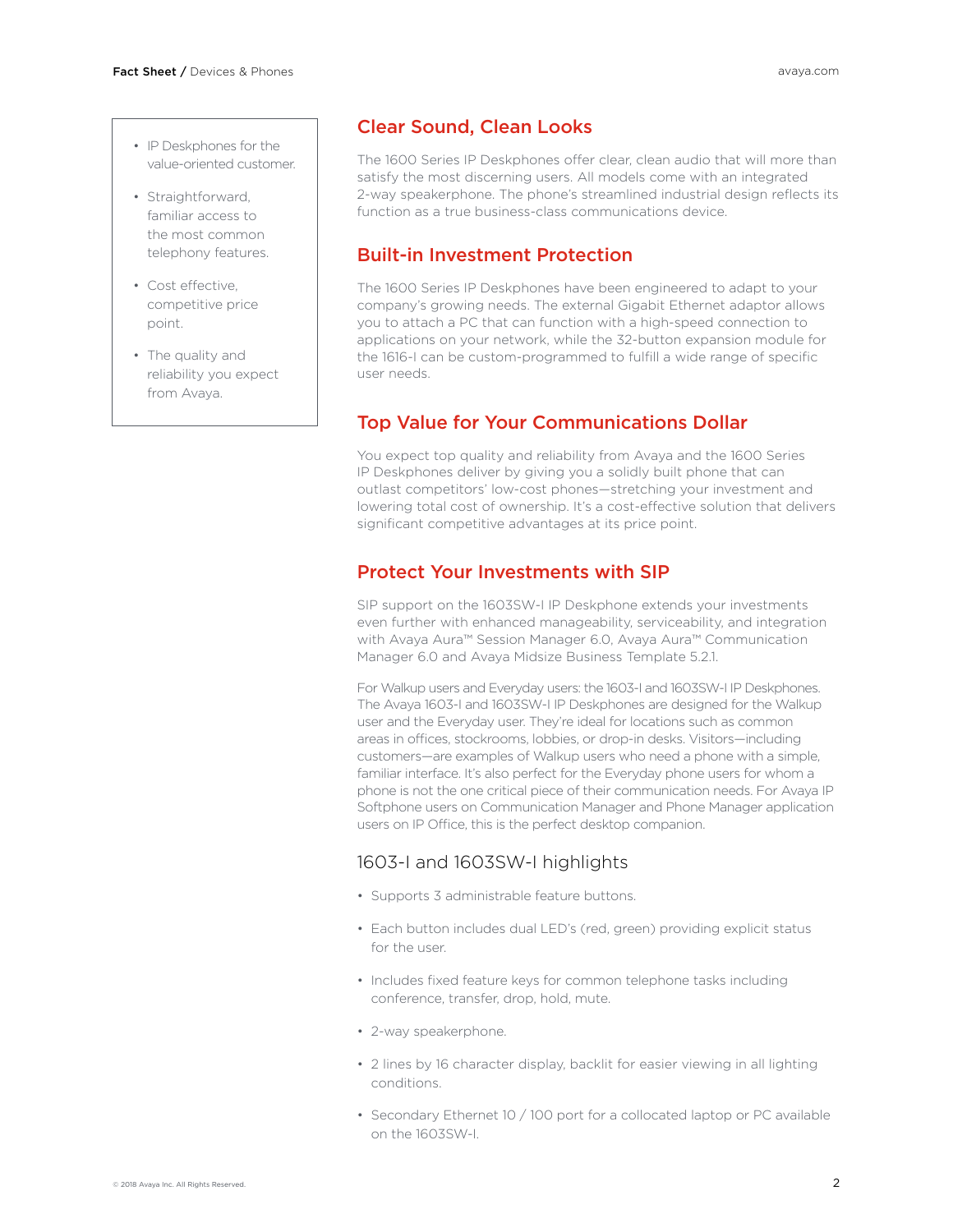

*1603-I IP Deskphone 1603SW-I IP Deskphone*



*1608-I IP Deskphone*



*1616-I IP Deskphone*



*1616-I IP Deskphone*

• SIP Support on the 1603SW-I provides a low cost basic SIP phone option and integration with the Avaya Aura™ environment.

For Everyday users: the 1608-I. Everyday users typically rely on several forms of communication including voice and email—and while they require a quality telephone, their telephone use is relatively light or straight-forward in nature. Cubicle workers and sales staff within a retail store are examples of Everyday users for whom the 1608 delivers a productivity-enhancing telephone.

#### 1608-I highlights:

- Supports 8 administrable feature buttons.
- Each button includes dual LED's (red, green) providing explicit status for the user.
- Includes several fixed feature keys for common telephone tasks including conference, transfer, drop, hold, mute.
- Includes high quality, 2-way speakerphone.
- Supports a broad portfolio of Avaya wired and wireless headsets through its integrated headset jack.
- 100 number capacity contacts and call log applications that can enhance productivity and personalization.
- Context sensitive user interface along with 3 softkeys and a 4-way navigation cluster—ideal for scrolling through the local contacts list or call logs.
- The 3 line by 24 character display is backlit for easier viewing in all lighting conditions.

For Navigators: the 1616-I. The Avaya 1616-I IP Deskphone is designed for the Navigator type user. Receptionists, assistants, and managers are examples of Navigator users—people who answer incoming calls, transfer customers to different departments or extensions, and monitor several line appearances throughout atypical day. For the Navigator user, the 1616-I provides the most 1-touch line / feature / speed-dial buttons without the need to scroll through on-screen lists.

#### 1616-I highlights:

- The Avaya 1616-I IP Deskphone supports 16 administrable feature buttons on the phone itself—and a 32-button expansion model provides access to a total of 48 feature keys or speed dial buttons.
- Each of the buttons features a dual LED (red, green) providing explicit status for the user.
- For a familiar look and feel, the 1616-I includes several fixed feature keys for common telephone tasks including conference, transfer, drop, hold and mute.
- In addition, the 1616-I includes a high quality 2-way speakerphone, and supports a broad portfolio of Avaya wired and wireless headsets through its integrated headset jack.